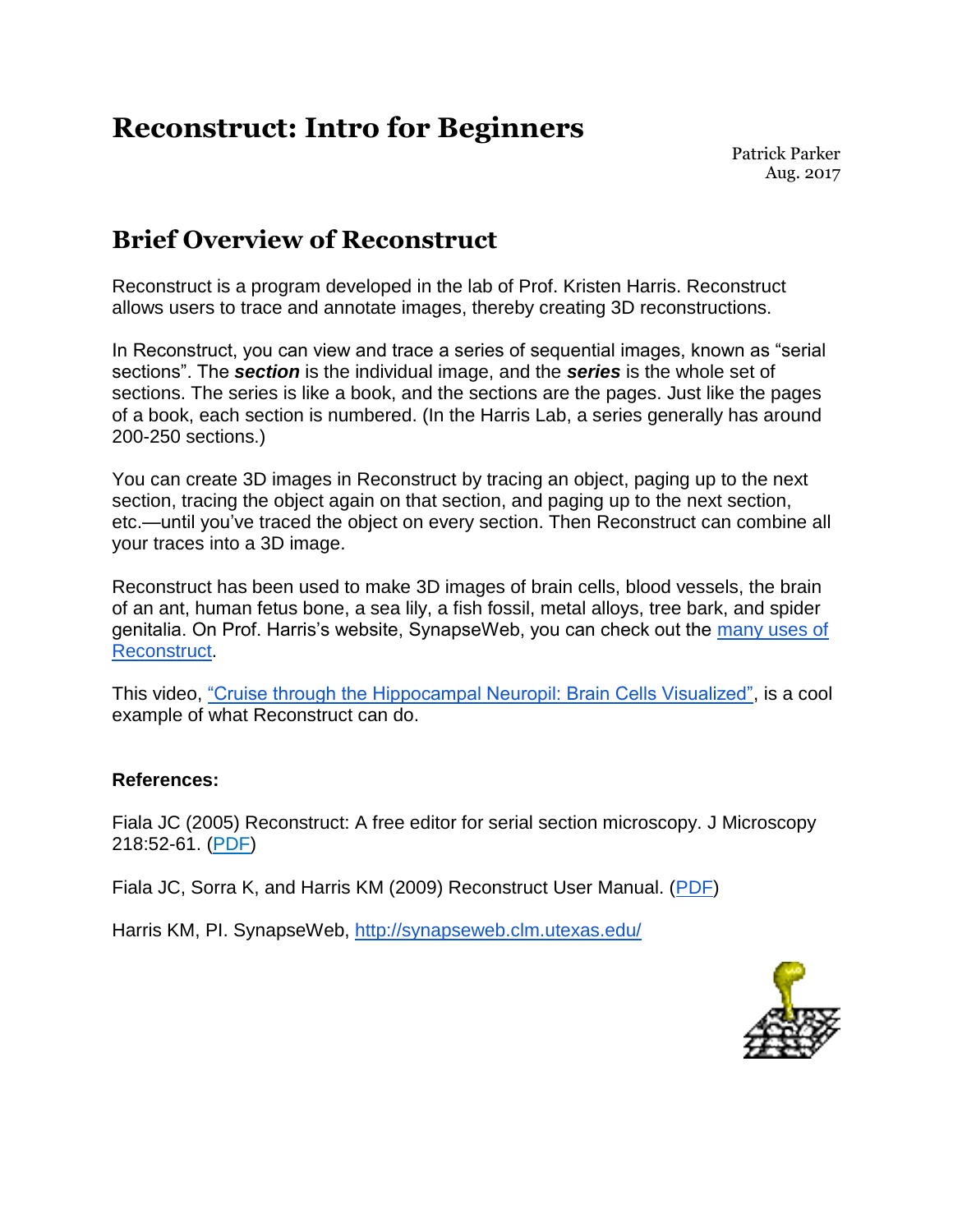## **Installing Reconstruct and Opening a Series**

#### **Open up a series in Reconstruct**:

- Download the Reconstruct program here: <http://synapseweb.clm.utexas.edu/software-0>
	- o **If you already have a series to work on:** In the top left Menu, go to Series > Open… > select the .ser file of the series you want to open.
	- o **If you don't have a series to work on:** Creating a new series is covered later in this Manual.

#### **Notes on Reconstruct Files:**

- There are 3 types of Reconstruct files: traces, images, and .ser.
- The trace files contain the Reconstruct traces for each individual section. The .ser file (.ser is short for *series*) contains traces/information which spans across many of the sections (such as Z-traces, the trace palette, settings, etc.). The image files are, of course, the images that you will be looking at and tracing.
- In order to be opened in Reconstruct, the image files, trace files, and .ser file must be *in the same folder*.
- When you open a reconstruct series, you select the .ser file to open.
- Series in the Harris Lab are named with a randomly generated 5-letter code, such as BBCHZ.

This is what the image files, trace files, and .ser file look like all in the same folder together. Note the last file in the list, the .ser file.

| <b>BBCHZ</b> backup | $037 - z36.0$  | $-074$ $z73.0$ | $111$ $z110.0$                        | $148$ $z147.0$ | $185 - z184.0$ | BBCHZ.17 | BBCHZ.54 | BBCHZ.91         | BBCHZ.128 | <b>BBCHZ.165</b> | <b>BBCHZ.202</b>                |
|---------------------|----------------|----------------|---------------------------------------|----------------|----------------|----------|----------|------------------|-----------|------------------|---------------------------------|
| $001$ z0.0          | $038 - z37.0$  | $-075$ $z74.0$ | $\frac{1}{2}$ 112 $\frac{1}{2}$ 111.0 | $149$ $z148.0$ | $186$ z185.0   | BBCHZ.18 | BBCHZ.55 | BBCHZ.92         | BBCHZ.129 | <b>BBCHZ.166</b> | <b>BBCHZ.203</b>                |
| $002$ z1.0          | $039 - z38.0$  | $-076$ $z75.0$ | $113$ z112.0                          | $150$ z149.0   | $187 - z186.0$ | BBCHZ.19 | BBCHZ.56 | BBCHZ.93         | BBCHZ.130 | BBCHZ.167        | <b>BBCHZ.ser</b>                |
| $003$ z2.0          | $040$ z39.0    | $-077$ z76.0   | $114 - z113.0$                        | $151$ z150.0   | $188$ z187.0   | BBCHZ.20 | BBCHZ.57 | BBCHZ.94         | BBCHZ.131 | BBCHZ.168        | <b>Type: SER File</b>           |
| $004 - z3.0$        | $-240.0$       | $-078$ $z77.0$ | $115 - z114.0$                        | $152$ $z151.0$ | $189 - z188.0$ | BBCHZ.21 | BBCHZ.58 | BBCHZ.95         | BBCHZ.132 | <b>BBCHZ.169</b> | Size: 10.3 KB                   |
| $005$ z4.0          | $-042$ $z41.0$ | $-079$ $z78.0$ | <b>116</b> z115.0                     | $153 - z152.0$ | $190$ $z189.0$ | BBCHZ.22 | BBCHZ.59 | BBCHZ.96         | BBCHZ.133 | BBCHZ.170        | Date modified: 8/2/2017 7:35 PM |
| $-0.006 - z5.0$     | $-643 - z42.0$ | $080$ z79.0    | $117 - z116.0$                        | $154 - z153.0$ | $191 - z190.0$ | BBCHZ.23 | BBCHZ.60 | BBCHZ.97         | BBCHZ.134 | <b>BBCHZ.171</b> |                                 |
| $1007$ z6.0         | $-044$ z43.0   | $-081$ $z80.0$ | <b>118</b> z117.0                     | 155 z154.0     | 192 z191.0     | BBCHZ.24 | BBCHZ.61 | BBCHZ.98         | BBCHZ.135 | BBCHZ.172        |                                 |
| $008 - z7.0$        | $-045$ $z44.0$ | $082 - z81.0$  | $119$ $z118.0$                        | $156$ z155.0   | $193 - z192.0$ | BBCHZ.25 | BBCHZ.62 | BBCHZ.99         | BBCHZ.136 | <b>BBCHZ.173</b> |                                 |
| <b>1009 z8.0</b>    | $-245.0$       | $083$ $z82.0$  | <b>120</b> z119.0                     | $157 - z156.0$ | 194 z193.0     | BBCHZ.26 | BBCHZ.63 | <b>BBCHZ.100</b> | BBCHZ.137 | BBCHZ.174        |                                 |
| $010$ z9.0          | $-047 - z46.0$ | $084 - z83.0$  | $-121$ $z120.0$                       | $158 - z157.0$ | $195 - z194.0$ | BBCHZ.27 | BBCHZ.64 | <b>BBCHZ.101</b> | BBCHZ.138 | <b>BBCHZ.175</b> |                                 |
| $011$ z10.0         | $048 - z47.0$  | $085 - z84.0$  | $122$ z121.0                          | $159 - z158.0$ | $196$ z195.0   | BBCHZ.28 | BBCHZ.65 | <b>BBCHZ.102</b> | BBCHZ.139 | <b>BBCHZ.176</b> |                                 |
| $012 - z11.0$       | $-049$ $z48.0$ | $086 - z85.0$  | <b>123 z122.0</b>                     | $160$ z159.0   | $197 - z196.0$ | BBCHZ.29 | BBCHZ.66 | <b>BBCHZ.103</b> | BBCHZ.140 | <b>BBCHZ.177</b> |                                 |
| $013$ $z12.0$       | $050$ z49.0    | $087 - z86.0$  | $124$ z123.0                          | $161$ $z160.0$ | $198 - z197.0$ | BBCHZ.30 | BBCHZ.67 | <b>BBCHZ.104</b> | BBCHZ.141 | <b>BBCHZ.178</b> |                                 |
| $014 - z13.0$       | $-051$ z50.0   | $088 - z87.0$  | $-125$ z124.0                         | $162 - z161.0$ | $199$ z198.0   | BBCHZ.31 | BBCHZ.68 | <b>BBCHZ.105</b> | BBCHZ.142 | BBCHZ.179        |                                 |
| $015 - z14.0$       | $052$ z51.0    | $089 - z88.0$  | $126$ z125.0                          | $163$ z162.0   | $200$ z199.0   | BBCHZ.32 | BBCHZ.69 | <b>BBCHZ.106</b> | BBCHZ.143 | <b>BBCHZ.180</b> |                                 |
| $016$ z15.0         | $-053$ z52.0   | $090$ z89.0    | $-127$ z126.0                         | $164$ z163.0   | $201$ z200.0   | BBCHZ.33 | BBCHZ.70 | <b>BBCHZ.107</b> | BBCHZ.144 | BBCHZ.181        |                                 |
| $017 - z16.0$       | $054 - z53.0$  | $091 - z90.0$  | $128$ $z127.0$                        | $165$ z164.0   | $202$ $z201.0$ | BBCHZ.34 | BBCHZ.71 | <b>BBCHZ.108</b> | BBCHZ.145 | <b>BBCHZ.182</b> |                                 |
| $018 - z17.0$       | $055 - z54.0$  | $092 - z91.0$  | $129 - z128.0$                        | $166$ z165.0   | $203$ z202.0   | BBCHZ.35 | BBCHZ.72 | <b>BBCHZ.109</b> | BBCHZ.146 | BBCHZ.183        |                                 |
| $019$ $z18.0$       | $-0.056$ z55.0 | $-093$ $z92.0$ | $130$ $z129.0$                        | $167 - z166.0$ | EBCHZ.000      | BBCHZ.36 | BBCHZ.73 | <b>BBCHZ.110</b> | BBCHZ.147 | <b>BBCHZ.184</b> |                                 |
| $020$ $z19.0$       | $-057$ z56.0   | $094 - z93.0$  | <b>131 z130.0</b>                     | $168 - z167.0$ | BBCHZ.0        | BBCHZ.37 | BBCHZ.74 | <b>BBCHZ.111</b> | BBCHZ.148 | BBCHZ.185        |                                 |
| $021$ z20.0         | $-058$ z57.0   | $-095$ z94.0   | $132$ $z131.0$                        | $169 - z168.0$ | BBCHZ.1        | BBCHZ.38 | BBCHZ.75 | <b>BBCHZ.112</b> | BBCHZ.149 | <b>BBCHZ.186</b> |                                 |
| $022$ z21.0         | $059 - z58.0$  | $096 - z95.0$  | 2132.0                                | $170$ z169.0   | BBCHZ.2        | BBCHZ.39 | BBCHZ.76 | <b>BBCHZ.113</b> | BBCHZ.150 | BBCHZ.187        |                                 |
| $023 - z22.0$       | $-060$ z59.0   | $-097 - z96.0$ | $134 - z133.0$                        | $171 - z170.0$ | BBCHZ.3        | BBCHZ.40 | BBCHZ.77 | <b>BBCHZ.114</b> | BBCHZ.151 | <b>BBCHZ.188</b> |                                 |
| $024 - z23.0$       | $-260.0$       | $098 - z97.0$  | $135$ $z134.0$                        | $172$ z171.0   | BBCHZ.4        | BBCHZ.41 | BBCHZ.78 | <b>BBCHZ.115</b> | BBCHZ.152 | <b>BBCHZ.189</b> |                                 |
| $025 - z24.0$       | $-062$ z61.0   | $-099$ z98.0   | <b>136 z135.0</b>                     | $173 - z172.0$ | BBCHZ.5        | BBCHZ.42 | BBCHZ.79 | <b>BBCHZ.116</b> | BBCHZ.153 | <b>BBCHZ.190</b> |                                 |
| $0.26 - z25.0$      | $063$ z62.0    | $100$ z99.0    | $137 - z136.0$                        | $174 - z173.0$ | BBCHZ.6        | BBCHZ.43 | BBCHZ.80 | <b>BBCHZ.117</b> | BBCHZ.154 | BBCHZ.191        |                                 |
| $027 - z26.0$       | $-064$ z63.0   | $101$ $z100.0$ | <b>138 z137.0</b>                     | $175 - z174.0$ | BBCHZ.7        | BBCHZ.44 | BBCHZ.81 | BBCHZ.118        | BBCHZ.155 | BBCHZ.192        |                                 |
| $028 - z27.0$       | $-264.0$       | $102$ $z101.0$ | $139$ $z138.0$                        | $176$ z175.0   | BBCHZ.8        | BBCHZ.45 | BBCHZ.82 | <b>BBCHZ.119</b> | BBCHZ.156 | <b>BBCHZ.193</b> |                                 |
| $029$ z28.0         | $-066$ z65.0   | $103 - z102.0$ | <b>140 z139.0</b>                     | $177 - z176.0$ | BBCHZ.9        | BBCHZ.46 | BBCHZ.83 | <b>BBCHZ.120</b> | BBCHZ.157 | BBCHZ.194        |                                 |
| $030$ z29.0         | $-266.0$       | $104$ $z103.0$ | $141$ $z140.0$                        | $178 - z177.0$ | BBCHZ.10       | BBCHZ.47 | BBCHZ.84 | <b>BBCHZ.121</b> | BBCHZ.158 | <b>BBCHZ.195</b> |                                 |
| $031$ z30.0         | $-068$ z67.0   | $105$ $z104.0$ | <b>142 z141.0</b>                     | $179 - z178.0$ | BBCHZ.11       | BBCHZ.48 | BBCHZ.85 | <b>BBCHZ.122</b> | BBCHZ.159 | <b>BBCHZ.196</b> |                                 |
| $-032$ $z31.0$      | $069$ z68.0    | $106$ $z105.0$ | $143 - z142.0$                        | $180$ $z179.0$ | BBCHZ.12       | BBCHZ.49 | BBCHZ.86 | <b>BBCHZ.123</b> | BBCHZ.160 | <b>BBCHZ.197</b> |                                 |
| $033 - z32.0$       | $-070$ z69.0   | $107 - z106.0$ | $144 - z143.0$                        | $181 - z180.0$ | BBCHZ.13       | BBCHZ.50 | BBCHZ.87 | <b>BBCHZ.124</b> | BBCHZ.161 | BBCHZ.198        |                                 |
| $034 - z33.0$       | $-071$ z70.0   | $108 - z107.0$ | $145 - z144.0$                        | 182_z181.0     | BBCHZ.14       | BBCHZ.51 | BBCHZ.88 | <b>BBCHZ.125</b> | BBCHZ.162 | <b>BBCHZ.199</b> |                                 |
| $035 - z34.0$       | $-072$ $z71.0$ | $109$ z108.0   | $146$ $z145.0$                        | $183 - z182.0$ | BBCHZ.15       | BBCHZ.52 | BBCHZ.89 | <b>BBCHZ.126</b> | BBCHZ.163 | <b>BBCHZ.200</b> |                                 |
| $036 - z35.0$       | $-073$ $z72.0$ | $110$ $z109.0$ | $147 - z146.0$                        | 184 z183.0     | BBCHZ.16       | BBCHZ.53 | BBCHZ.90 | <b>BBCHZ.127</b> | BBCHZ.164 | <b>BBCHZ.201</b> |                                 |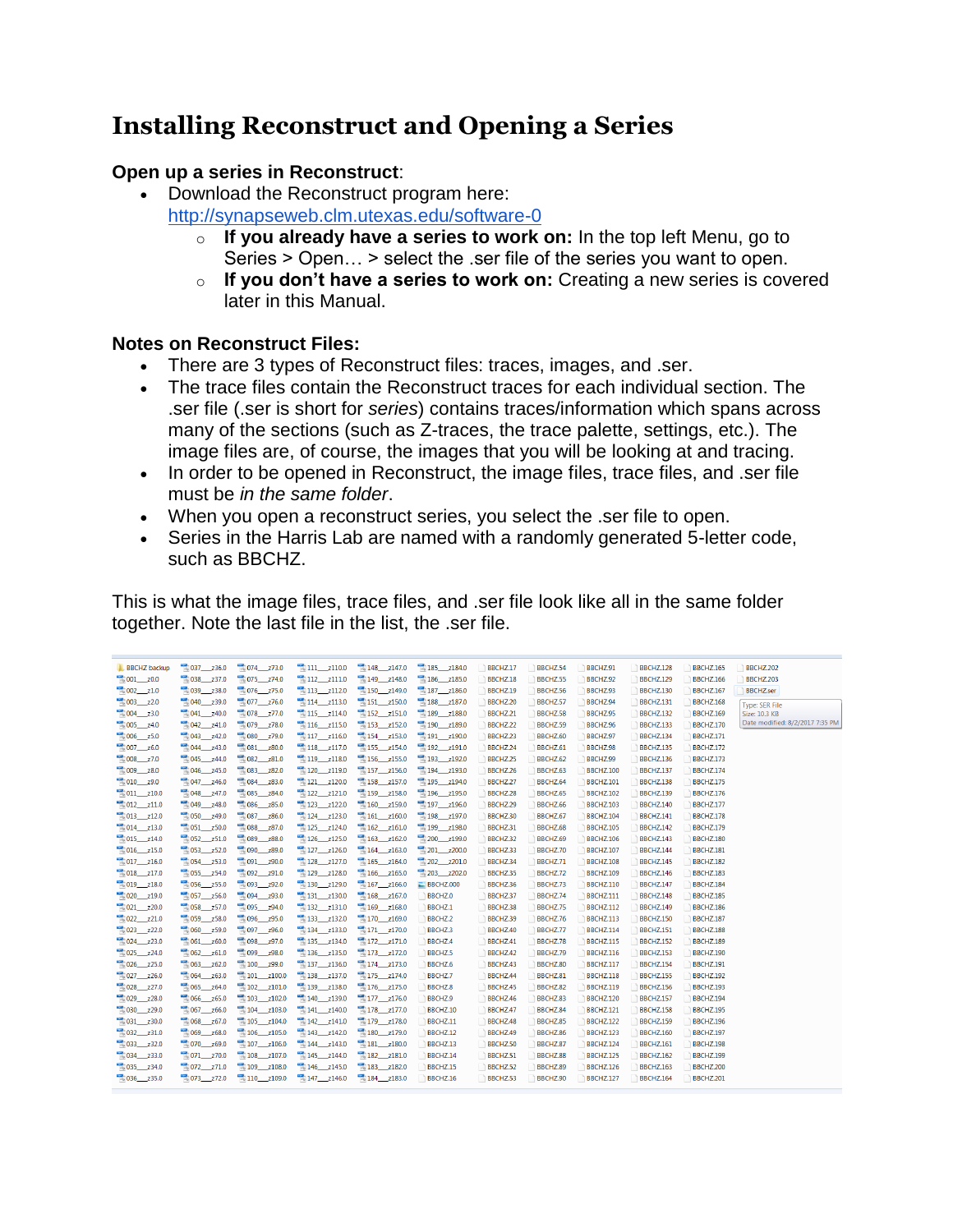### **How to Make a Trace**

OK, so you have a series open—what now? Let's make a trace!

#### **How to make a trace in Reconstruct:**

#### **1. Choose the name and color for your trace:**

- In the top left drop-down menu, open the Series Option window: go to Series > Options... (or just hit Ctrl-o).
- In the Series Option window, go to the Names/Colors tab.
- Under "Select or modify palette attributes" at the bottom, click on the first palette square. Selecting that palette square will allow you to name it or change its attributes.
- Under "Give new traces these default attributes", next to "Name", type in a name for your trace—maybe something like "practicetrace".
- Click the colored square next to "Border" (i.e. the border outline color of your trace) > pick your favorite color > OK.

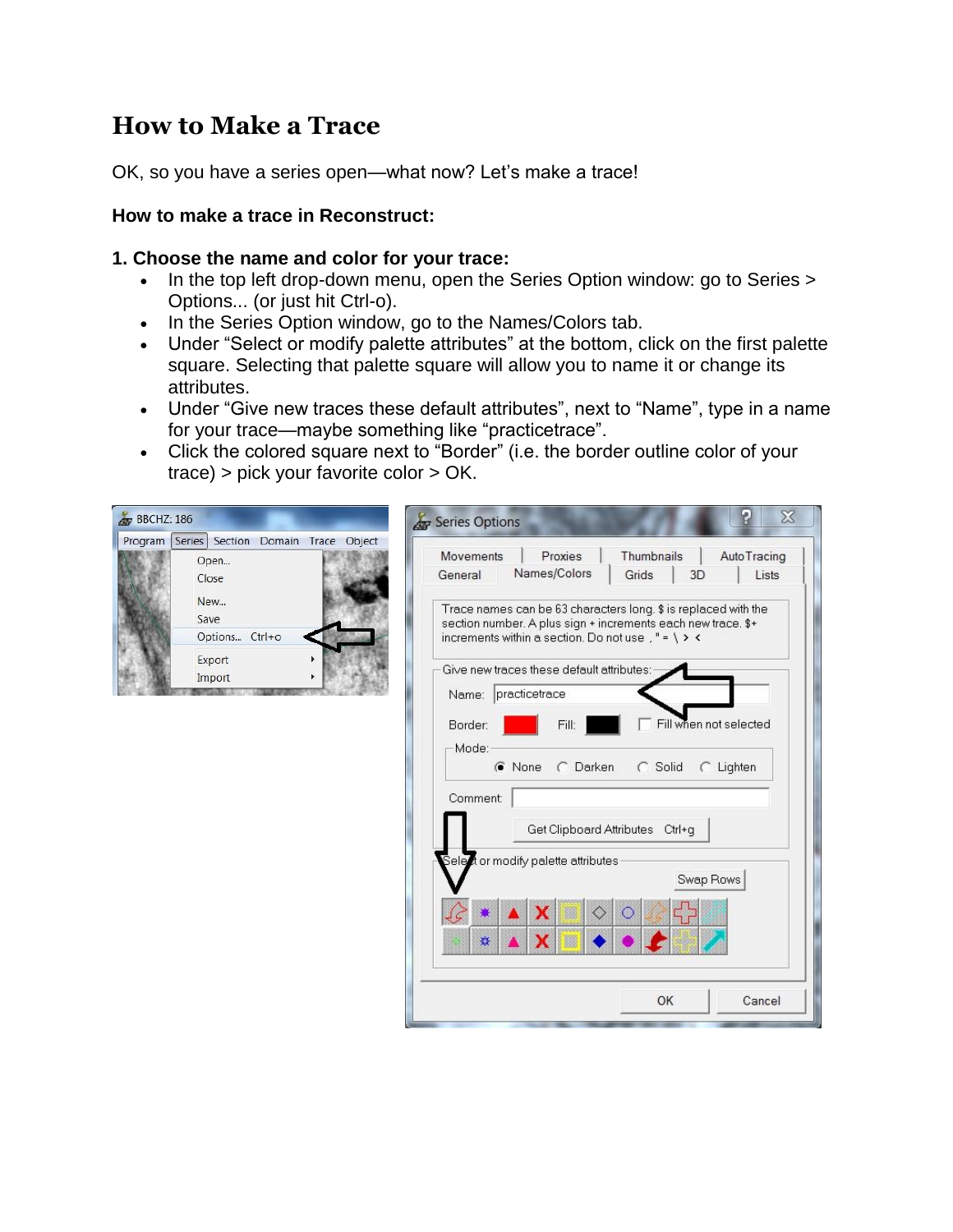#### **2. Open the Trace Palette:**

- In the top left drop-down menu, select **Trace > Palette…** That opens the Trace Palette window.
- In the Trace Palette, click on your palette square to select it.

| <b>BBCHZ: 186</b>                   |                                                              |                                                     |  |
|-------------------------------------|--------------------------------------------------------------|-----------------------------------------------------|--|
| Program Series Section Domain Trace | Object Help                                                  |                                                     |  |
|                                     | List traces<br>Find<br>Select all<br>Deselect all<br>Zoom to | $Ctrl + f$<br>$Ctrl + s$<br>$Ctrl + d$<br>Ctrl+Home |  |
|                                     | Attributes<br>Palette                                        | $Ctrl + a$                                          |  |
|                                     | Cut                                                          | $Ctrl + x$                                          |  |



#### **3. Choose a tracing tool:**

• In the Tools Window, click on the second tool on the bottom— "Draw Freehand" —the pencil.



#### **4. Make a trace:**

- Choose an object to trace.
- Using the pencil, hold down the left mouse-button and carefully move your mouse around to trace the object.
- Release the left mouse-button when you are done with the trace.
- You are now tracing in Reconstruct!

**How to move the image around:** While tracing, it is helpful to move the image around or zoom in and out. In the Tools Window, click on the tool directly above the pencil— "Pan and Zoom Section". By holding down the left button and moving the mouse around, you can move the image left, right, up, and down. By holding down the right button and moving the mouse toward or away from you, you can zoom the image in and out.